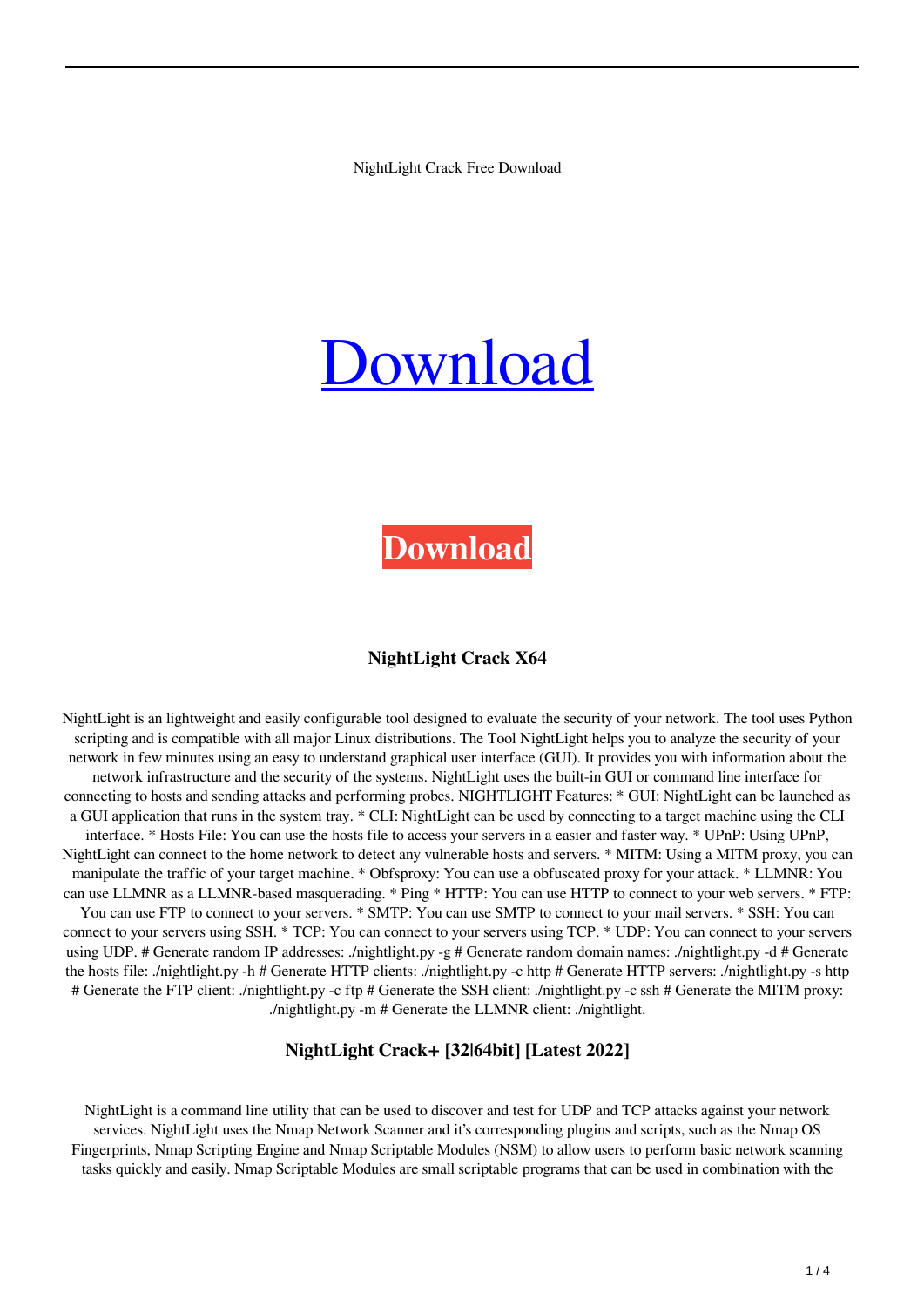Nmap Scripting engine to perform advanced scans or to provide more complex functionality. NightLight Features: \* Scan local network hosts and remote hosts \* Initiate a range of NSE scripts (NMAP OS Fingerprints, Nmap Scripting Engine) \* Start Nmap on all the host listed in the 'host' file \* Launch Nmap on all the host listed in the 'hosts' file without launching any specific script. \* Launch specific NSE script on all the host listed in the 'hosts' file \* Launch specific NSE script on specific host \* Launch specific NSE script on a given IP address \* Launch Nmap and launch a specific script \* Dump full Nmap report to an output file \* Launch several NSE scripts in parallel \* Launch NSE script asynchronously on a target host \* Launch NSE script on several target hosts \* Launch NSE script asynchronously on several target hosts \* Get NSE script name/output from a specific target host \* Kill NSE script on a given target host \* Kill NSE script on several target hosts \* Stop NSE script on a given target host \* Stop NSE script on several target hosts \* Remove NSE script on a given target host \* Remove NSE script on several target hosts \* Update a specific NSE script on a given target host \* Update a specific NSE script on several target hosts \* Export a specific NSE script in a single or multiple hosts \* Search for a file in all the hosts \* Search for a file in all the hosts \* Scan several hosts with a specific NSE script \* Connect to several hosts and launch a specific NSE script \* Connect to several hosts and launch a specific NSE script \* Dump Nmap traffic on a specific target host \* Dump Nmap traffic on several target hosts \* Open port number in a 77a5ca646e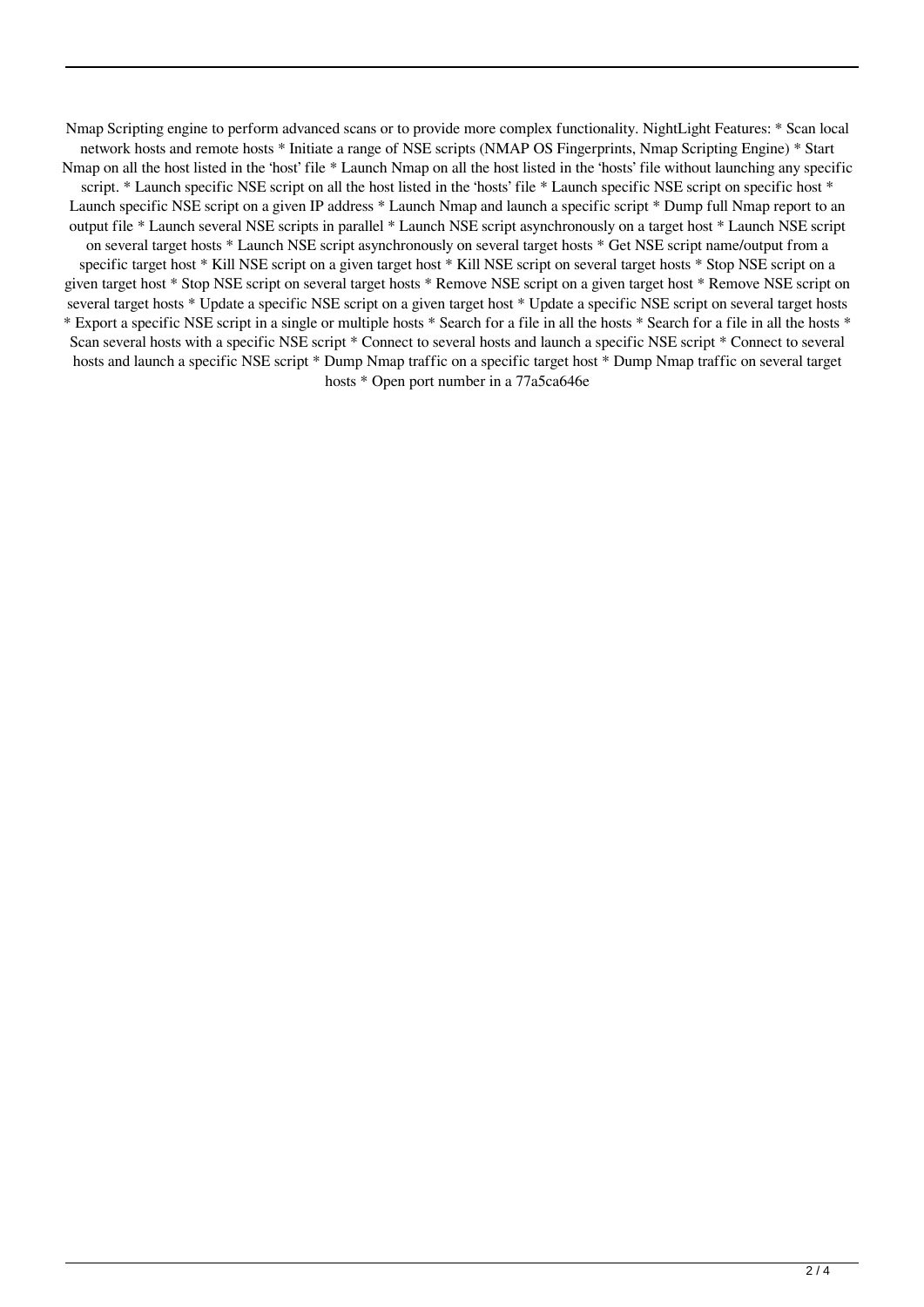# **NightLight Full Product Key**

This is a simple utility for Network Light Testing of TCP/IP and UDP services. The script will scan for vulnerable services on the network and provides a table with the results. The table can be printed. The script will detect vulnerable services on the network and provides a table with the results. The table can be printed. The script will detect vulnerable services on the network and provides a table with the results. The table can be printed. The script will detect vulnerable services on the network and provides a table with the results. The table can be printed. The script will detect vulnerable services on the network and provides a table with the results. The table can be printed. The script will detect vulnerable services on the network and provides a table with the results. The table can be printed. The script will detect vulnerable services on the network and provides a table with the results. The table can be printed. The script will detect vulnerable services on the network and provides a table with the results. The table can be printed. The script will detect vulnerable services on the network and provides a table with the results. The table can be printed. The script will detect vulnerable services on the network and provides a table with the results. The table can be printed. The script will detect vulnerable services on the network and provides a table with the results. The table can be printed. The script will detect vulnerable services on the network and provides a table with the results. The table can be printed. The script will detect vulnerable services on the

### **What's New in the?**

New Release is Here! The new NightLight version 1.3 comes with a lot of new features. NightLight will find out which software vulnerabilities have affected your network, and determine how badly (many number of endpoints) have been affected. NightLight is a free software intended to test the security of any TCP or UDP servers. It checks to make sure that the ports are not being opened or closed on remote hosts. You can find out how many endpoints were affected, as well as other information about the vulnerable system. NightLight is developed and maintained by Infinite Nano. Endpoints are: TCP/UDP ports Hosts list IP address ranges It is also easy to determine which ports are open or closed on remote hosts. Some server-related scenarios are available in the NightLight UI: NightLight may be used for the following purposes: Prevent Unauthorized Access (Unauthorized User) Testing the Internet Connectivity Identify Service Misconfigurations NightLight Tests: Connection testing to other servers is done using TCP ping. By sending a ping, you can find out if the host is reachable. NightLight requires a good idea of how the firewall is configured on the remote host. NightLight is able to find out which services are open on the remote hosts. If you are interested, you can read more about NightLight's abilities on our online manual. Don't miss NightLight UI improvements and new features. What's New in NightLight 1.3? 1.3 is packed with new features and much more. Let's look at some of them in detail. Connection Testing: Just like in the past versions, NightLight always tries to connect to the network (remote hosts) and establish the network connectivity. This process has now been improved by checking the ping timeout setting. If NightLight is set to display a response after 10 seconds, it will ping for a few seconds (30) and then display the response. If the response is not displayed within that time limit, the connection will be terminated and an error will be logged. See the new connection testing settings in the "Sites and Services" panel. Remote Web Server Testing: If you use a remote web server in your network, you can test its security with NightLight. Just enter the server IP and port in the "Remote Web Server" field. In case you are a company administrator, you can select a "Server ACL". Then you can define the IP address and port that you are allowed to access. This helps to protect company networks and servers. Just to make sure